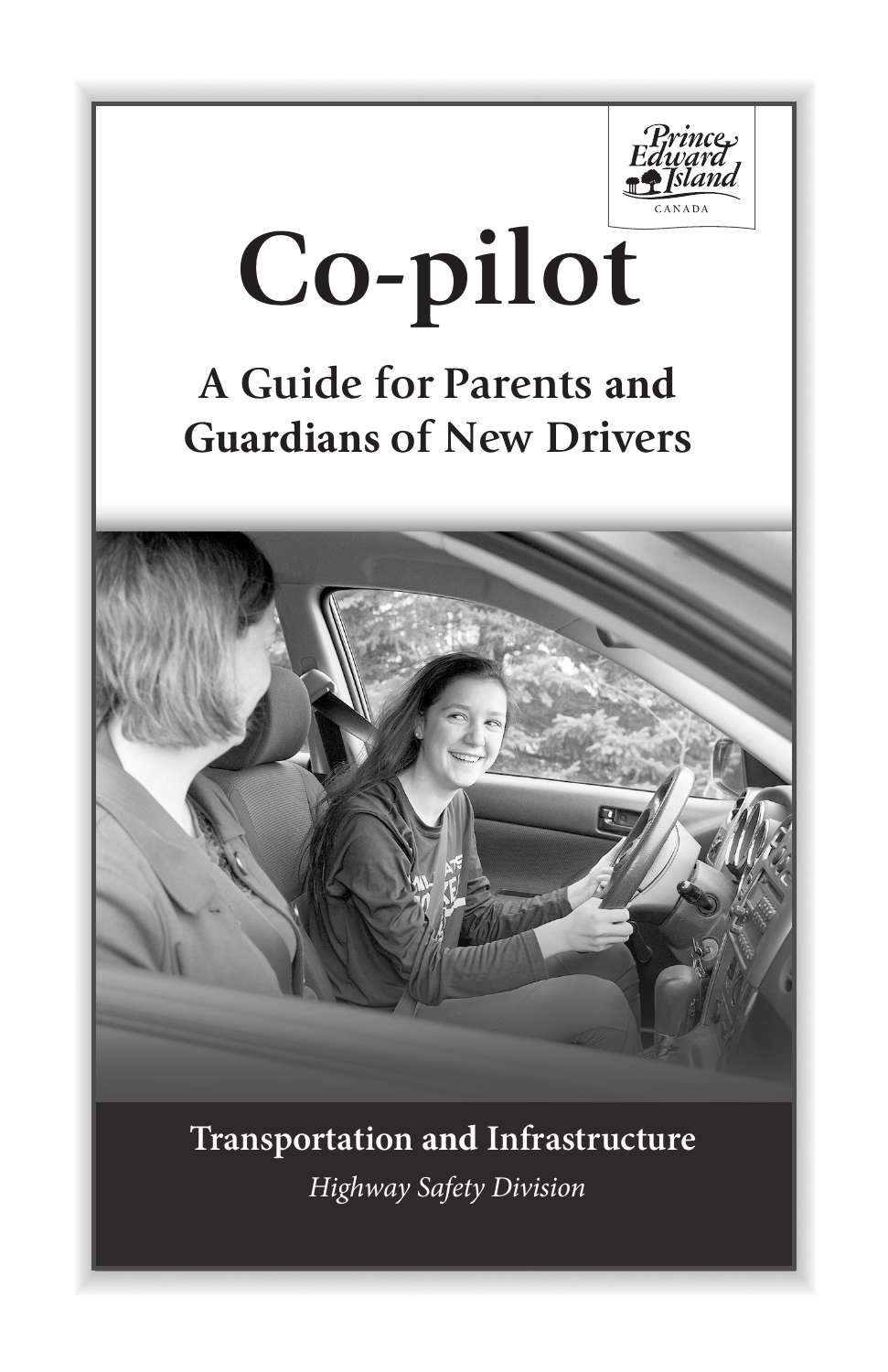# **Minister's Message**

As part of our efforts to improve the safety of all Island road users, the Department of Transportation and Infrastructure has designed this brochure to assist parents and other responsible individuals who accompany new drivers when they practice their driving skills.

It's imperative that new drivers acquire the necessary skills to be safe and competent behind the wheel. Learning to drive is an important milestone. As a supervising driver, you can help set the tone for a lifetime of safe driving by helping new drivers learn the skills they need to drive in a safe and responsible manner. Thorough preparation for the driving task is therefore essential. With your help we can ensure that they acquire these skills safely.

Thank you for taking time to read Co-Pilot. I am confident that you and your learning driver will find this brochure informative in understanding the challenges and responsibilities of driving.

> *Minister* Transportation and Infrastructure

This guide should be used to supplement the Prince Edward Island Driver's Handbook.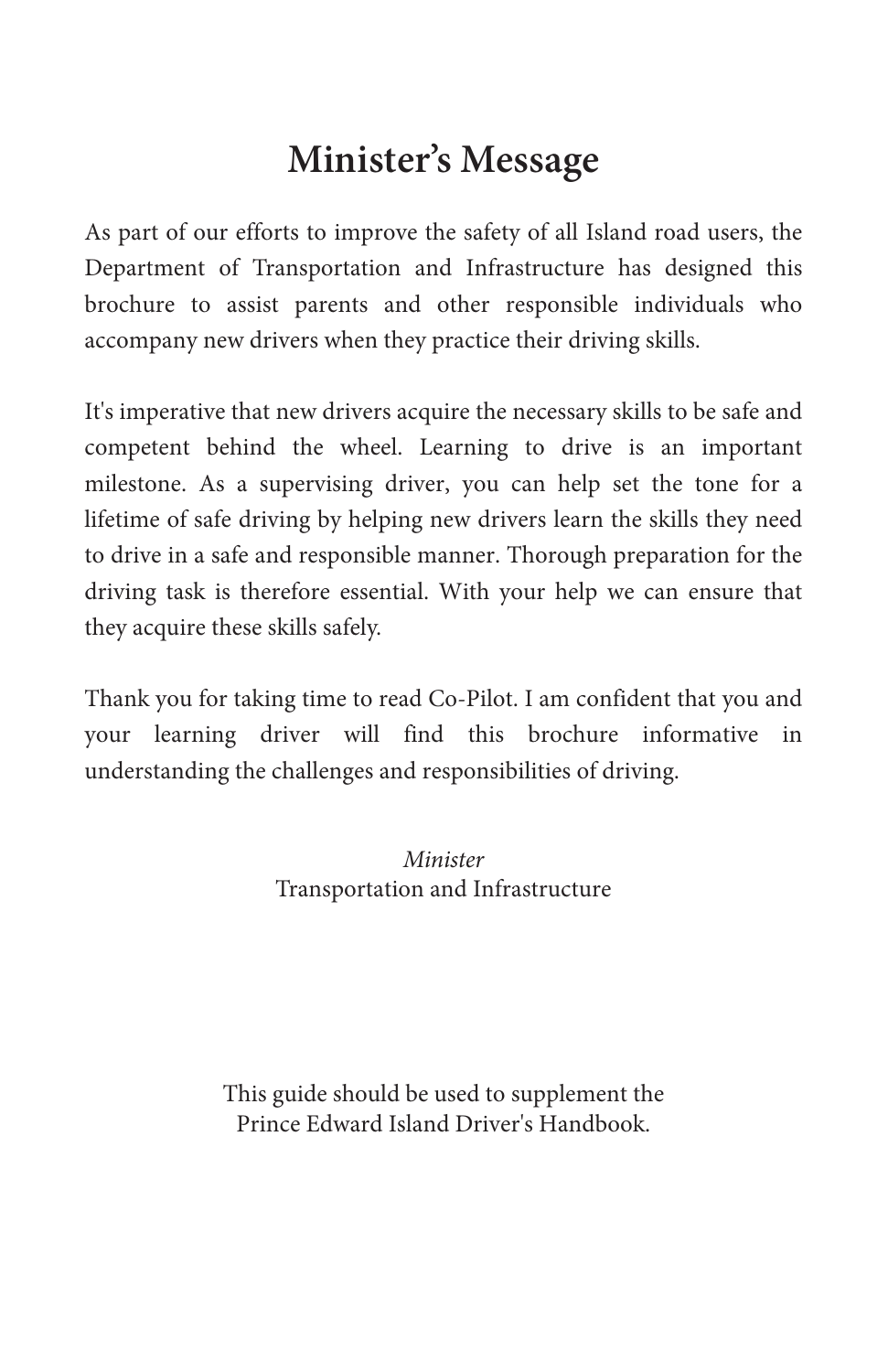**Please Read this Co-pilot Brochure Before Signing Your Consent of a Minor's Driver License.**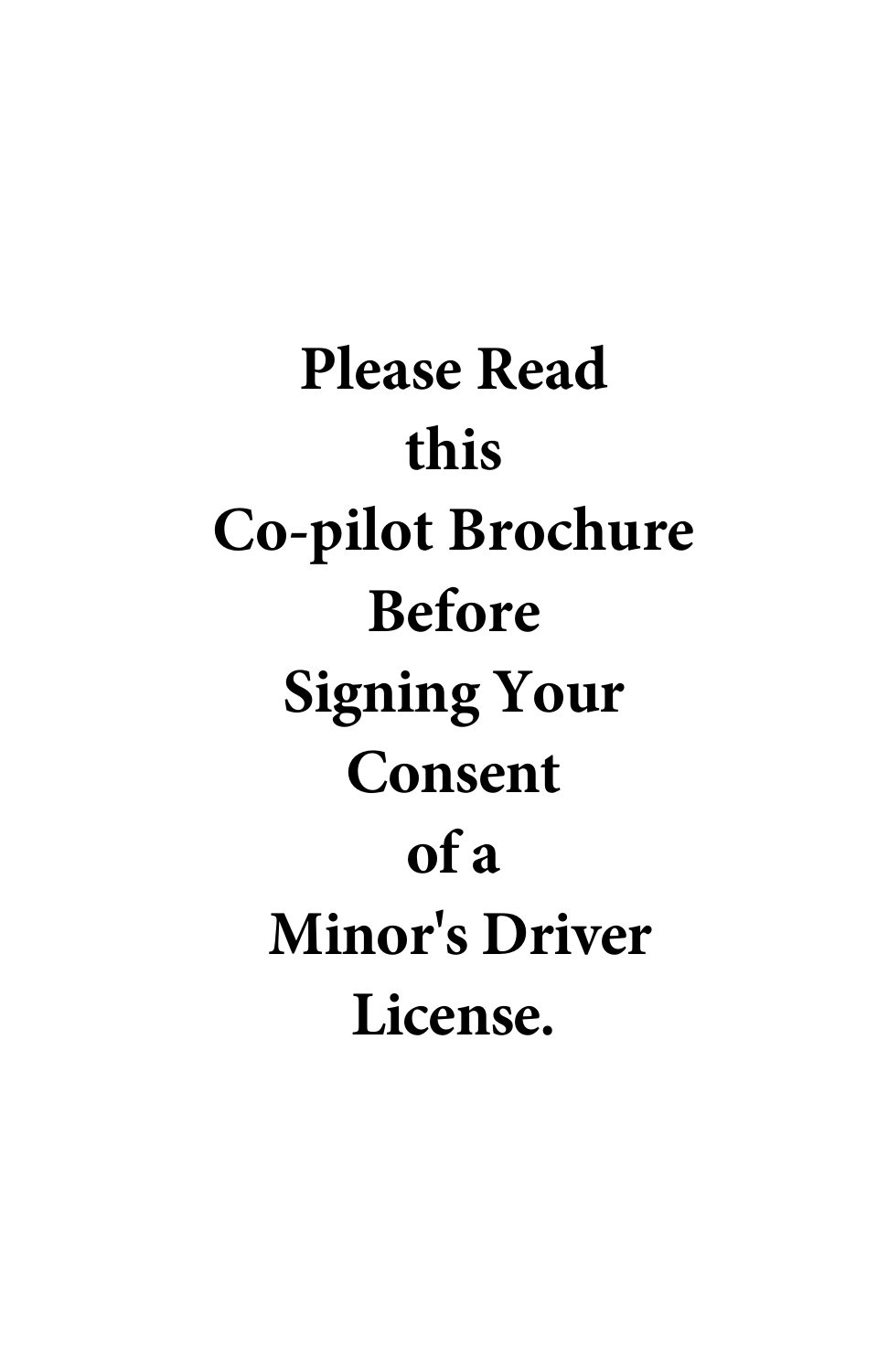# **Bring the "signed" Consent Form and the New Driver's \*Birth Certificate with you when you come in for your Written Appointment**

\* Please be advised that the birth certificate must be original and not a printed copy.

**The consent form can be found on pg. 13**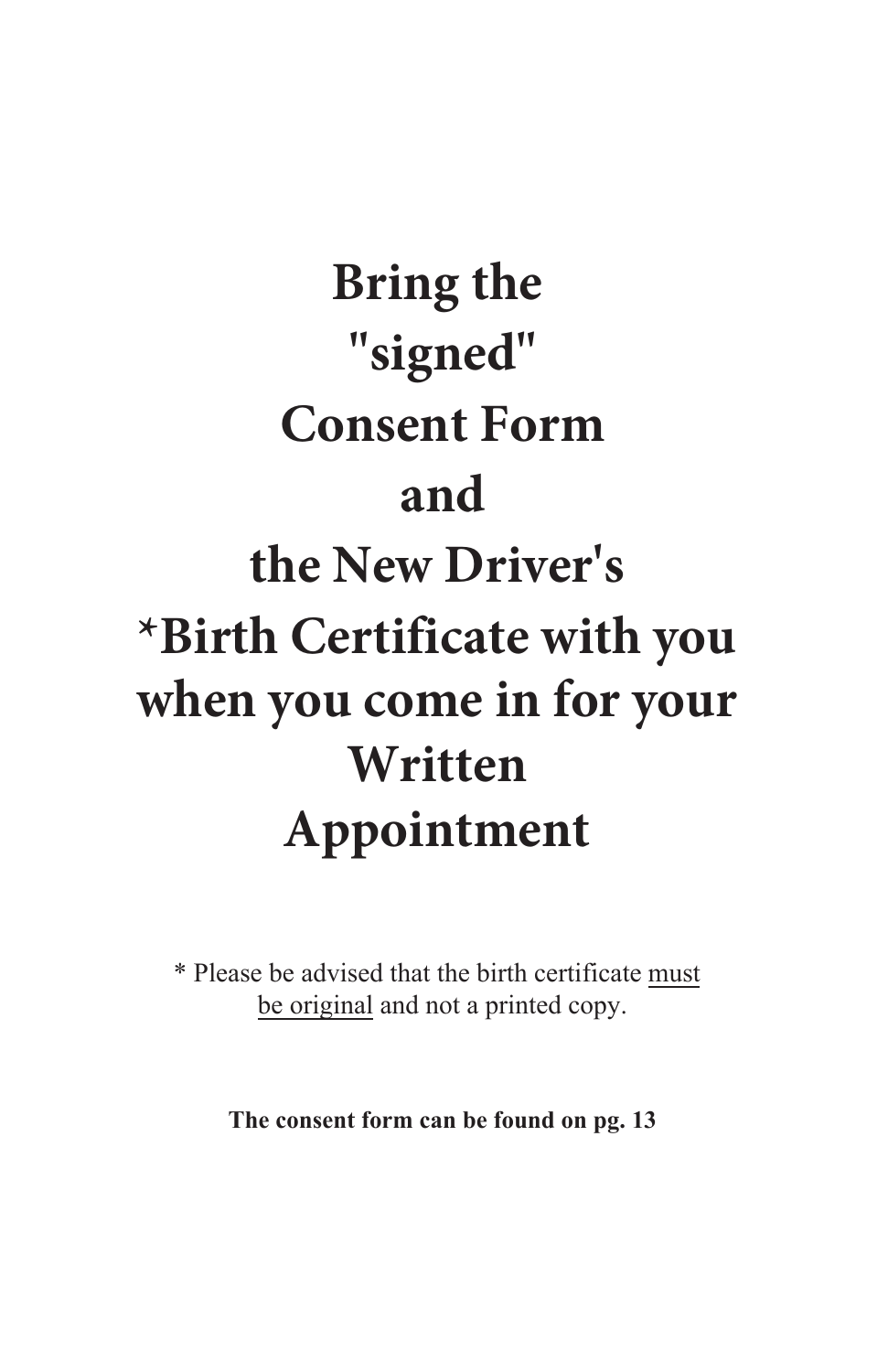# **Co-pilot**

# **A Guide For Parents and Guardians of New Drivers**

# **Introduction**

Congratulations on another milestone in your new driver's life. The privilege of driving is a tremendous responsibility. This brochure is a useful tool that will provide you with valuable information on our responsibilities as a caring and supportive copilot.

The purpose of this pamphlet is to outline ways that you as a parent or "co-pilot", can help your new driver. Helping the new driver will involve time, effort and patience on your part but it will be well rewarded; you will worry less, knowing that you assisted your new driver in developing a lifelong skill.

This brochure should be used together with the Prince Edward Island Driver's Handbook, which includes the rules of the road and basic driving instructions. The Co-pilot brochure is also designed for parents of new drivers enrolled in a Driver Education Program, and will be helpful to anyone who is a "co-pilot" to a new driver.

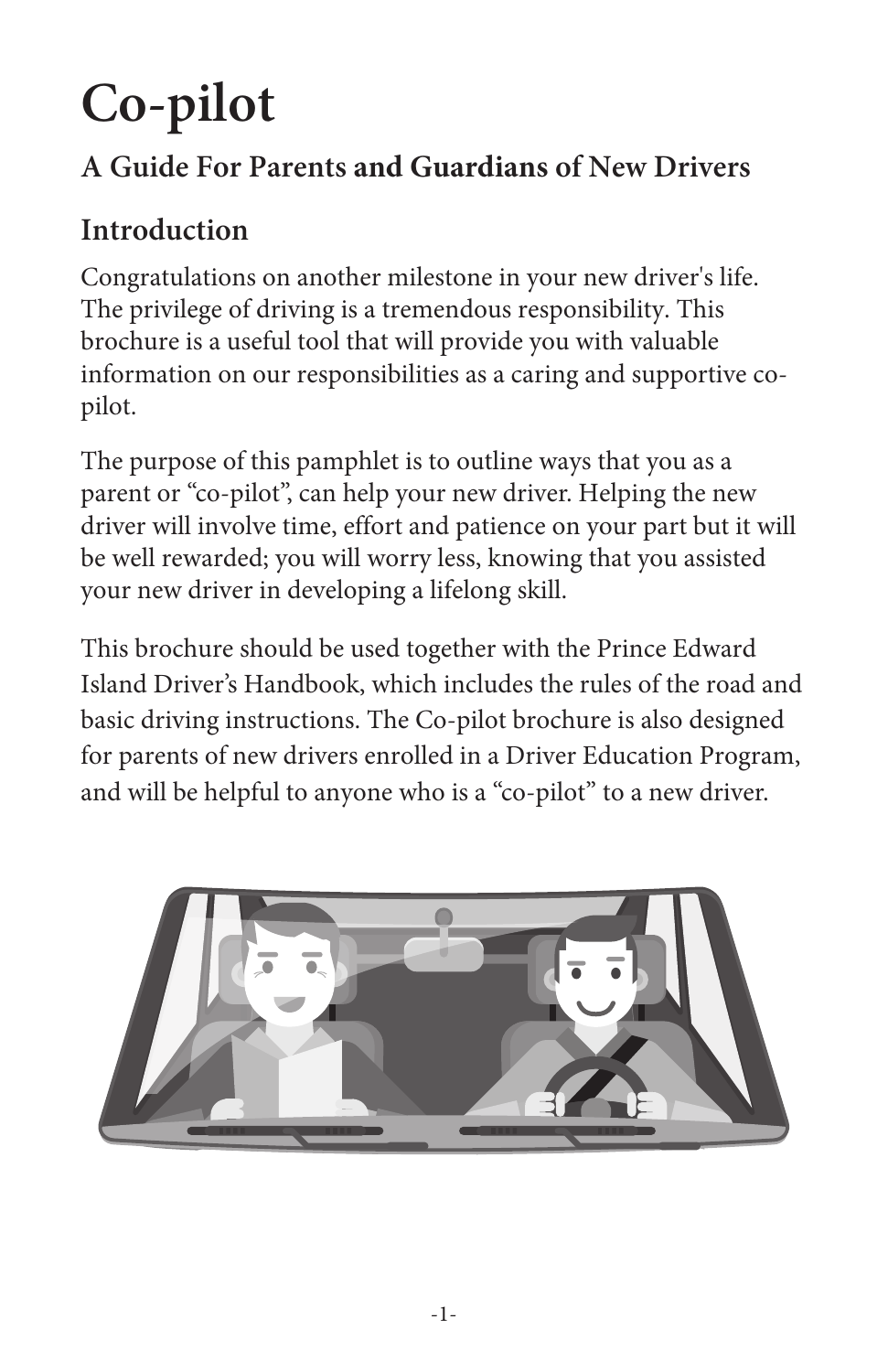# **ThE Co-PIloT'S RESPoNSIBIlITY**

#### **Be a Good Model**

Young adults often imitate their parents' behaviour so set a good example whenever you drive. Obey all traffic laws, be courteous and drive safely.

# **Don't Drive After Consuming Drugs or Alcohol**

Young people are more likely to drink and drive if they have seen their parents or role models doing so.

### **Use Seat Belts**

Just as your new driver will mimic your bad habits, they will usually adopt your good habits, such as wearing a seat belt. No matter how short the trip, encourage your new driver to wear a seat belt. Teach your new driver to fasten the belt before starting the engine. If you wear a seat belt each time you get into the car, your new driver may do the same.

Seat belt fines issued to individuals in the Graduated Driver Licensing Program (GDL) will cause the individual's driving privileges to be suspended. Drivers in the GDL Program can also be charged if they have an unbuckled passenger.

# **Use headlights or Daytime Running lights**

Many collisions happen simply because drivers fail to see approaching vehicles. When your headlights or daytime running lights are on, your chances of being involved in a collision are reduced by up to 25 percent.

# **The PEI Driver's Handbook**

Refresh your memory by reviewing the Driver's Handbook. The rules of the road and driving techniques may have changed since you learned to drive.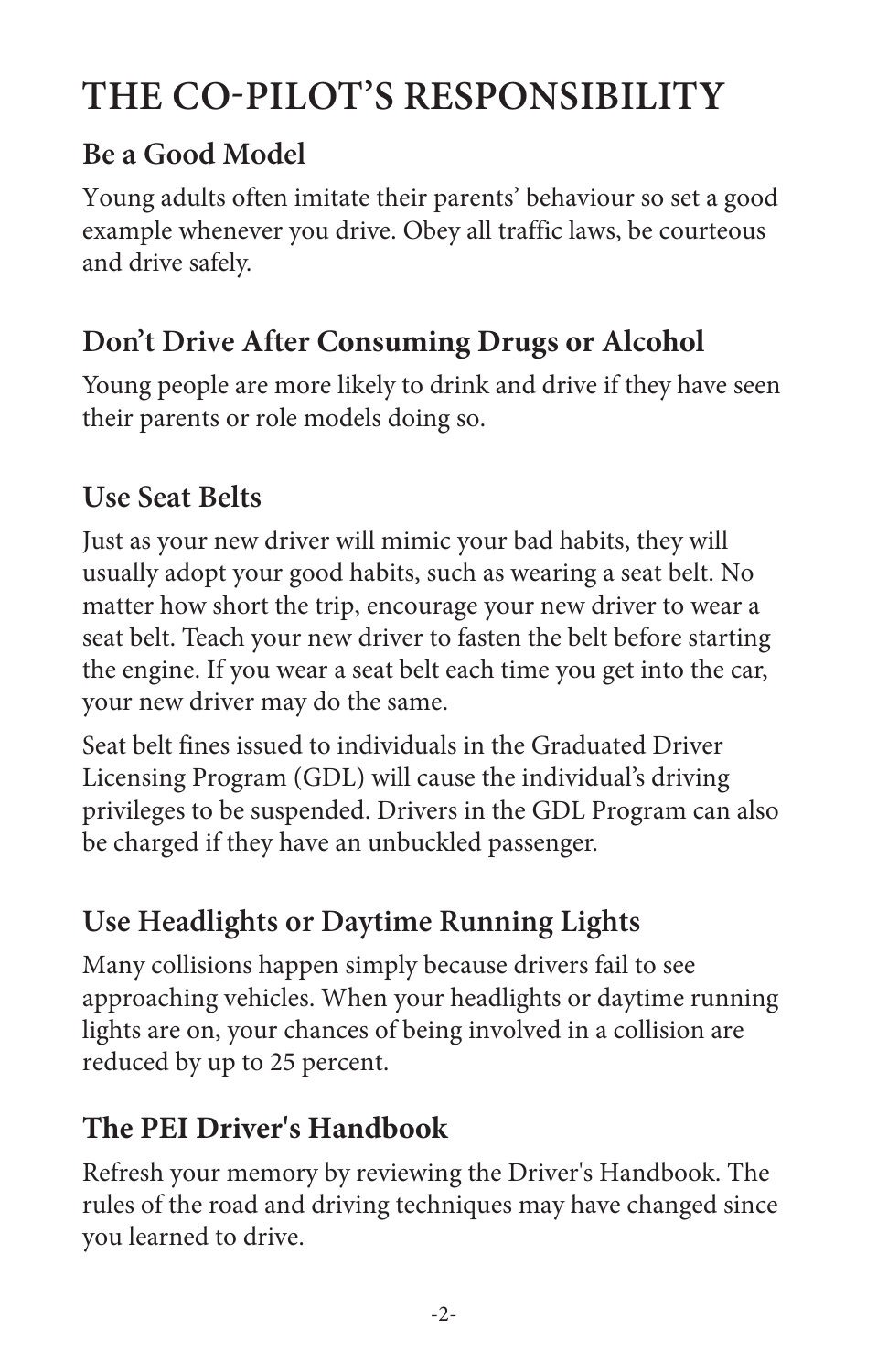# **CONSENT FORM - BEFoRE YoU SIGN**

Any person under 18 years of age in Prince Edward Island requires the signed consent of both parents or legal guardian(s) to receive a Class 7, or an Instruction Permit. As a parent or guardian and do not feel that your teenager is not ready to drive, you can and should withhold your consent. A consent can also be withdrawn at any time until the age of 18.

Before you give your consent, consider your teenager's:

#### **Attitude**

Attitude influences behaviour. The young person with a positive attitude toward pedestrians, people in authority (such as parents, teachers, police) and other road users will be a more safetyconscious driver. A good driver is not a perfect driver but one who is able to recognize that there is always more to learn and improvements to be made.

## **Social Responsibility**

Adolescents who apply themselves to their school work, show willingness to help others and meet family obligations will be more likely to engage in responsible driving.

# **Intellectual Maturity**

Anyone who wants to drive must be able to learn and apply the rules of the road. Beyond this, new drivers must understand the risks involved in driving, recognize the serious consequences of breaking the law and be prepared to act accordingly.

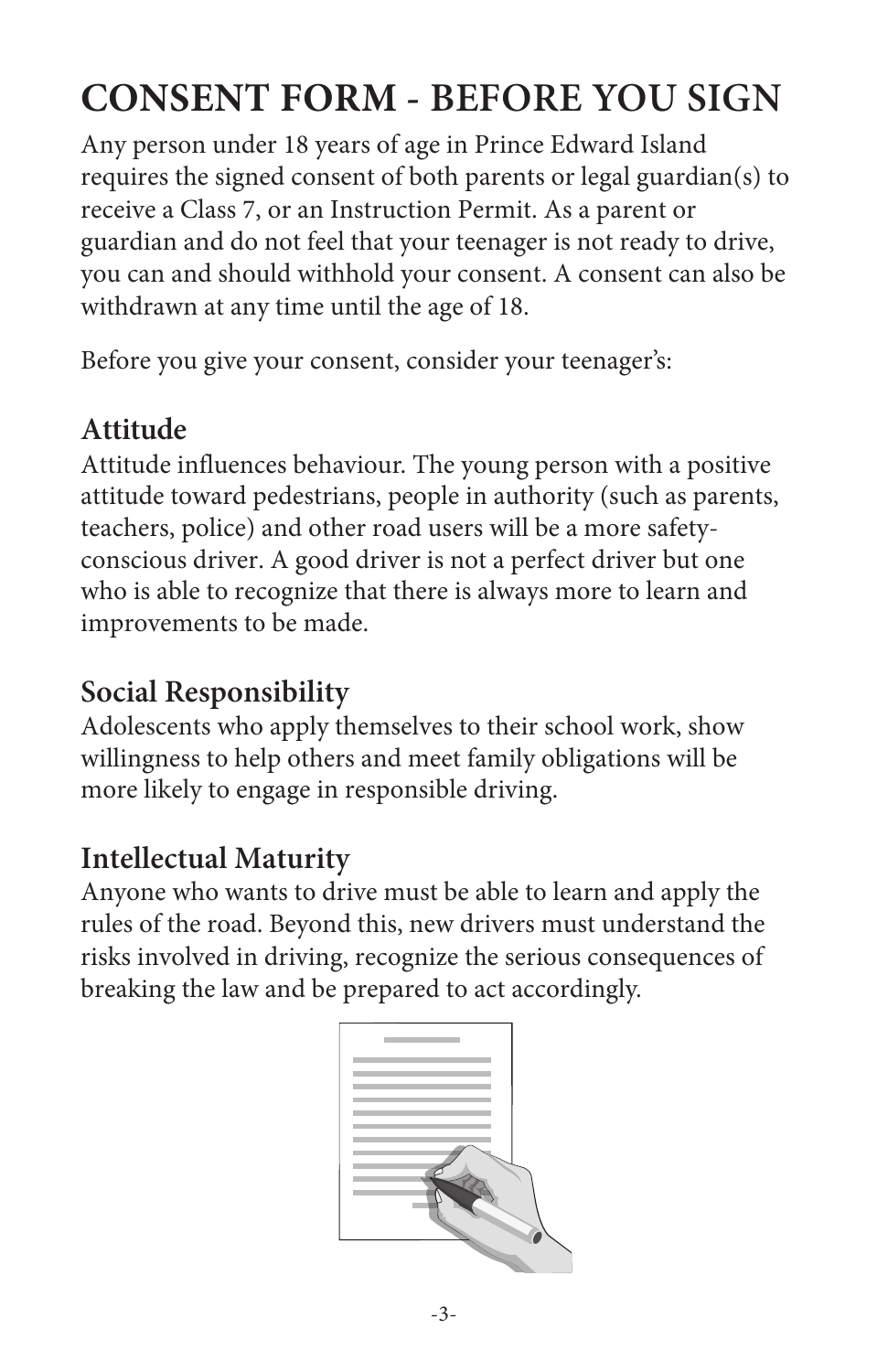### **Risk-taking Behaviour**

Research suggests that adolescents who engage in certain behaviours that place themselves or others in danger may be at greater risk of involvement in a serious collision.

#### **Emotional Maturity**

A person with poor emotional control should not be given the opportunity to vent anger and frustration behind the wheel of a car. Anyone who has problems with alcohol or other drugs should not consider driving; by consenting, you would be initiating a lethal combination.

#### **Financial Resources**

From liability insurance to car expenses, getting a license is about more than passing a driving test. Gas, regular upkeep of a vehicle and expenses for adequate collision insurance are just a few of the considerations to keep in mind. Use this as an opportunity to talk about the costs of buying and maintaining a car and setting longterm goals.

#### **The Graduated Driver licensing Program**

The Graduated Driver Licensing Program (GDL) is a system of licensing that gives new drivers the opportunity to gradually move into higher risk driving situations after gaining experience in lower risk situations.

The GDL Program has three stages: Stage 1:(L), Stage 2:(G), and Stage 3:(G). When your new driver receives their Instruction Permit and enters stage 1, they can only drive with a supervising driver that holds a valid driver's license for at least four years.

No driver may apply for a Class 1, 2 or 4 Driver's License until they have successfully completed the GDL Program. GDL drivers in stage 3 may apply for a Class 3 driver's license if they are at least 18 years of age and held a Class 5 driver's license for (1) year.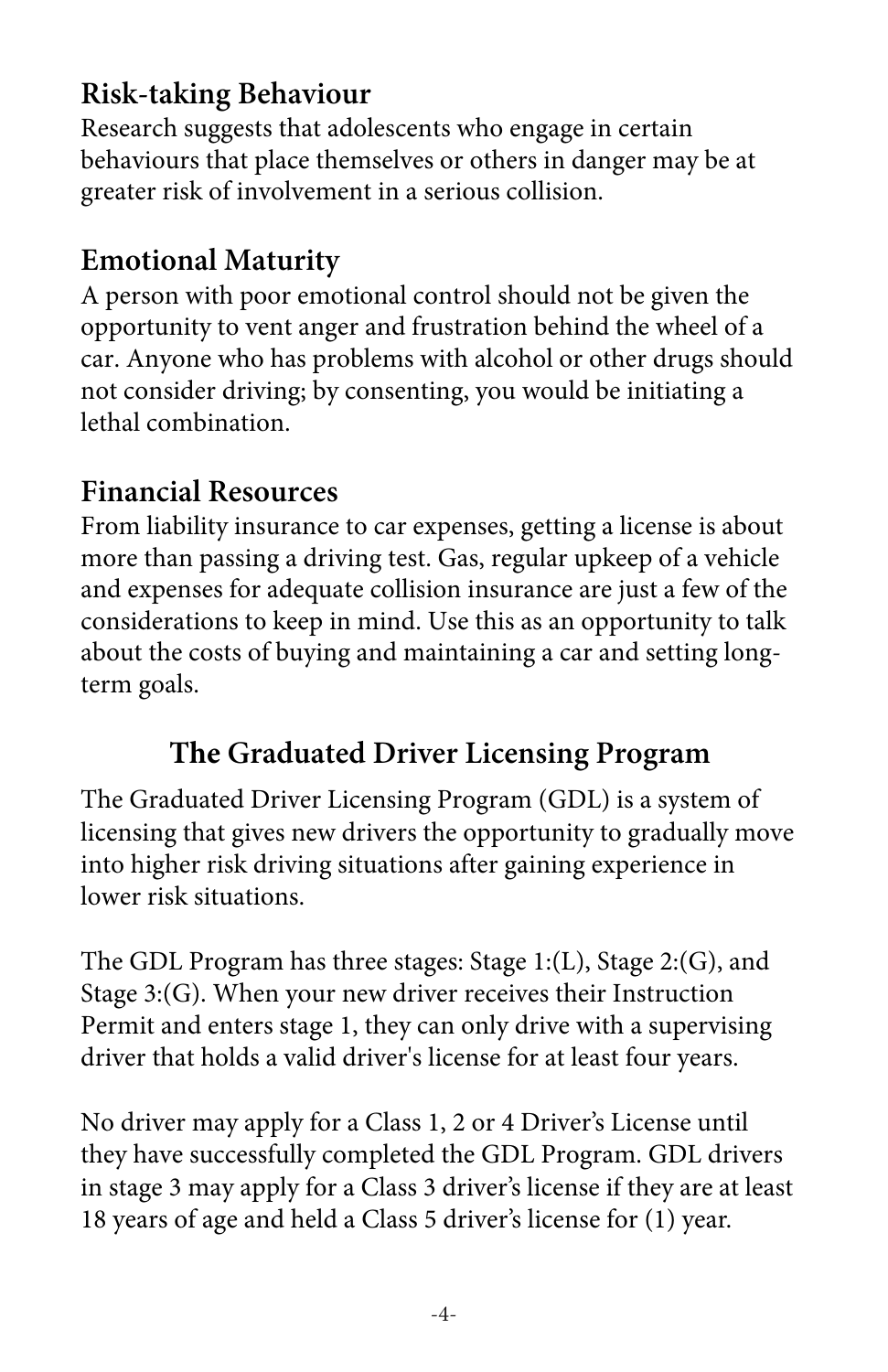# *pevel OPING A SAFE DRIVER*

Most young drivers strive for independence, control over their own lives, and acceptance by their friends and family. In our society, obtaining a driver's license often represents an important step in this direction. You can begin by preparing well in advance of the new driver's driving test. There are several things you and your teenager can do to make this a positive experience:

- By watching you, your teenager was learning to drive long before the first formal driving lesson. Share your experiences and concerns. Ask for your teenager's opinion and respect it.
- Driving a motor vehicle is an important responsibility. Decide whether your teenager has shown attitude and behaviours that demonstrate readiness to assume this responsibility. Establish conditions for permitting your teenager to obtain a Driver's License.
- The use of hand-held communication devices such as cell phones, tablets, etc. is prohibited for individuals in the Graduated Driver Licensing Program.
- In many incidences, parents choose to delay their teenager's application for the driving test longer than the mandatory 365 day time period (275 days if enrolled in a driver education

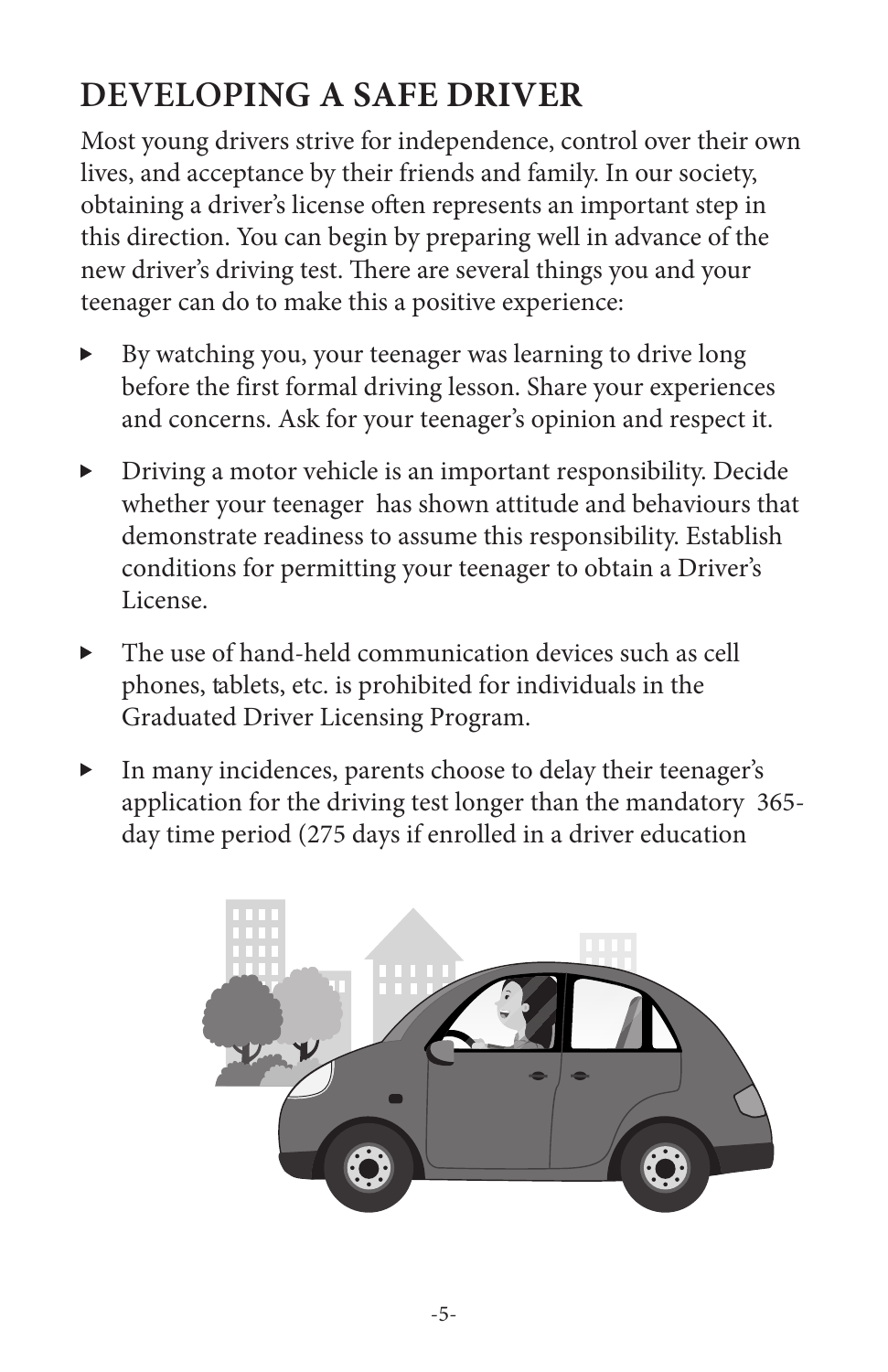program). Some reasons for doing this are: more practice time is required, poor judgment, or poor control and technique. In any case, make sure your teenager is well prepared for the road test to avoid embarrassment or frustration should they not qualify.

- Determine the most practical method of driving instruction. You may decide that you are the best person to assist your son/ daughter/child; however, it may be that you often become impatient. Perhaps you become anxious whenever someone else drives your car. In such cases, it would be best to have someone more suitable provide the early on-road training and practice sessions. You may wish to enroll your student in a certified driver education program.
- Formal lessons will not replace the requirement of follow-up behind-the-wheel practice that a good driving school will expect of their students.
- Remember, what you teach your new driver should correspond with what is taught by the driver educator in the driver education program. If your new driver insists that your instructions are different from the driver education program, contact the driver educator to discuss this matter.
- Driver education programs require all students to have a minimum of 25 hours classroom training, 10 hours behindthe-wheel instruction, and six hours observation time. When the program is completed, the driving school will conduct the road test for a Class 5 driver's license unless a student has been randomly selected by the PEI Highway Safety Division for a road test and evaluation.
- Read the Driver's Handbook which is available from any Access PEI office or online at :

*www.princeedwardisland.ca/en/publication/drivers-handbook* (follow the Graduated Driver Licensing Program links)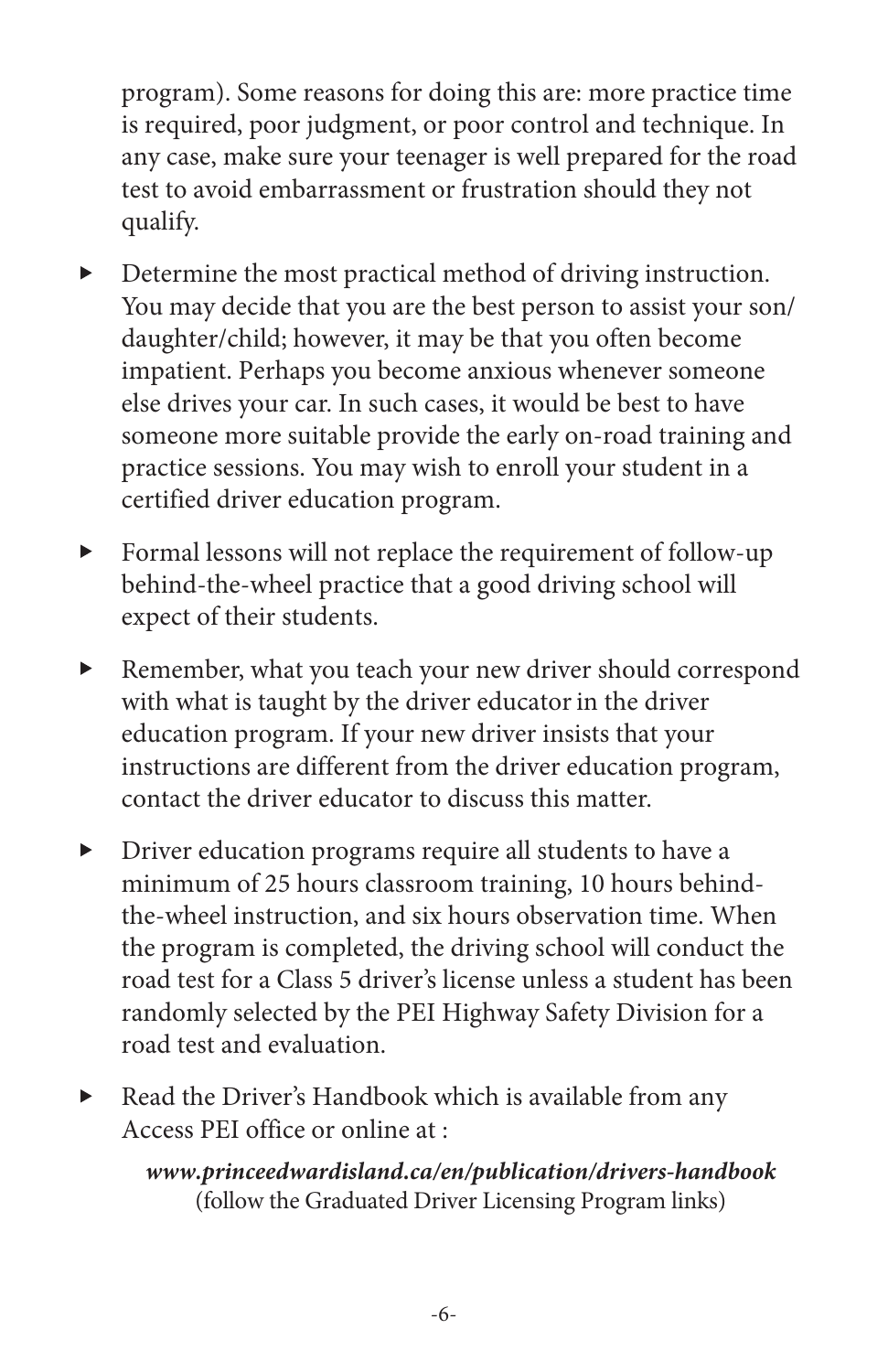# **RoAD TEST**

The purpose of the road test is to measure the new drivers ability to operate the vehicle properly and safely under typical driving conditions. Not qualifying for a Driver's License results from too many mistakes, a law violation or a dangerous action.

An individual who is not successful on the road test must wait a minimum of two weeks before trying again. If your new driver does not pass the test, please review the road test with them to help them understand where more practice or experience is needed. If there is something you do not understand, contact the driver examiner. You may decide that your new driver requires a longer waiting period than two weeks to better prepare for another test.

# **After Passing Road Test**

Now that your new driver has earned a Driver's License, remember it takes several years to develop good driving habits that will last a lifetime. Research suggests that inexperience contributes to collisions and traffic violations.

Under the Graduated Driver Licensing Program (GDL), the newly licensed driver is on probation for a period of two years and monitored closely by Highway Safety Division for violations under the *Highway Traffic Act*, Criminal Code and accident involvement.

A conviction for failure to wear a seat belt will result in the suspension of driving privileges of a driver in the GDL Program.

1 st offence - 30 days

2 nd offence - 90 days

The new driver may also be charged if a passenger is not wearing a seat belt.

The accumulation of six, or more demerit points during the first year of their probation results in a one-month suspension of driving privileges. During the second year of probation, the accumulation of nine or more demerit points also results in the suspension of driving privileges.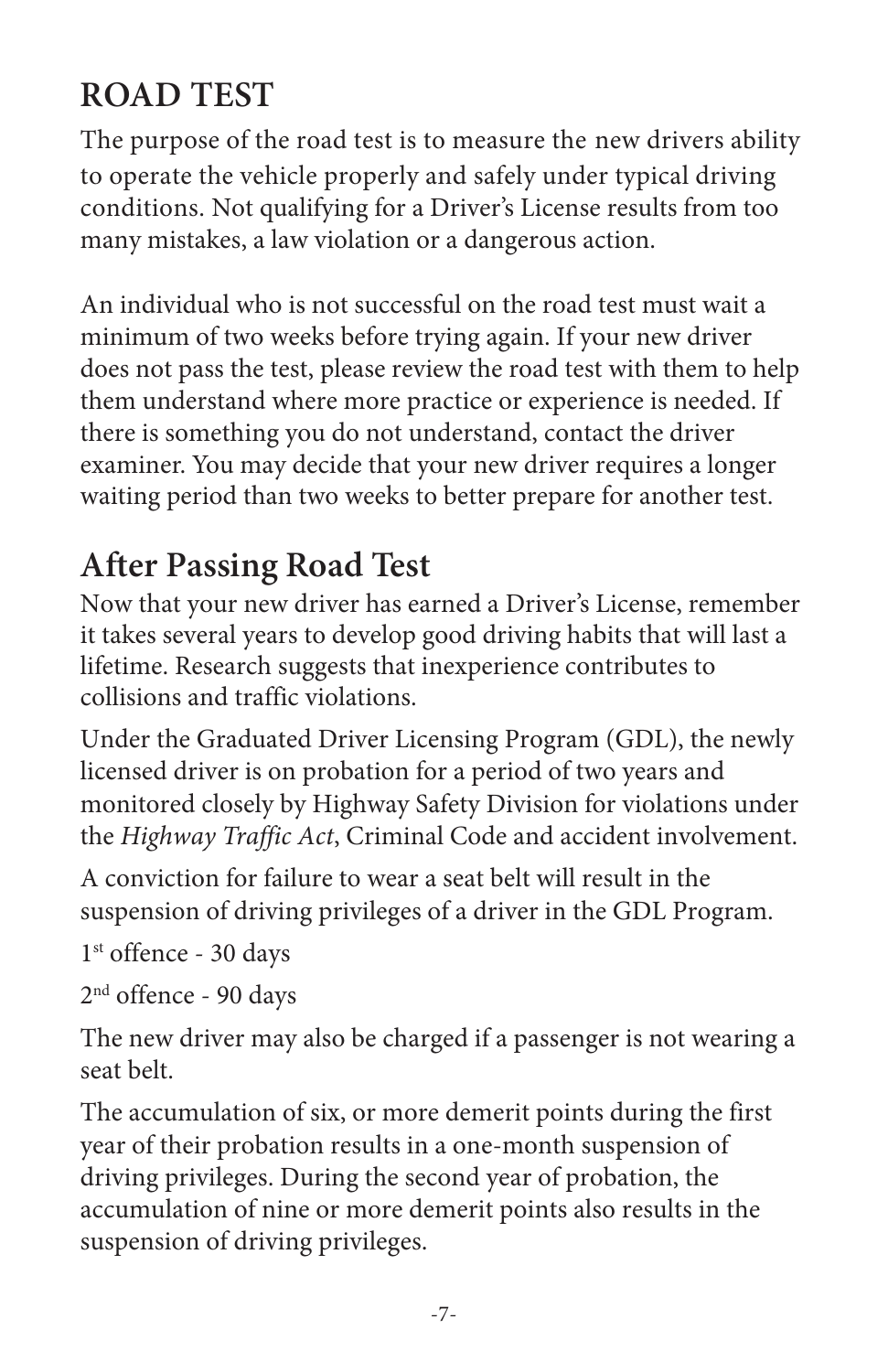# **Graduated licensing Approach**

All drivers who received their Instruction Permit (Class 7) must wait a minimum of 365 days before taking their road test. This period is reduced to 275 days if enrolled in a certified driver education program. **Stage 1**

> Supervising drivers providing instruction to a beginner driver with an Instruction Permit must have held a valid Driver's License for at least **four** years.

Stage 1 drivers are prohibited from operating motor vehicles between the hours of 1 a.m. and 5 a.m.. There are no exemptions for the driving curfew in Stage 1; **however, this does not apply to individuals who are 21 years of age or older.**

Stage 1 drivers **cannot use** a hand-held cellular telephone, headphones, mp3 player or any other hand-held electronic device while operating or having care and control of a motor vehicle.

Stage 1 drivers are required to have a Learner's Decal displayed on any motor vehicle they operate. The decal is a bright yellow sticker with a large black "L" in the center. The Stage 1 driver will receive this decal at the time their photo is taken for their Instruction Permit. The decal is to be placed on the inside of the windshield directly above the Motor Vehicle Inspection sticker. There is no cost for the decal and it is made of a material which allows it to be removed and transfered to any vehicle you are driving during this first stage.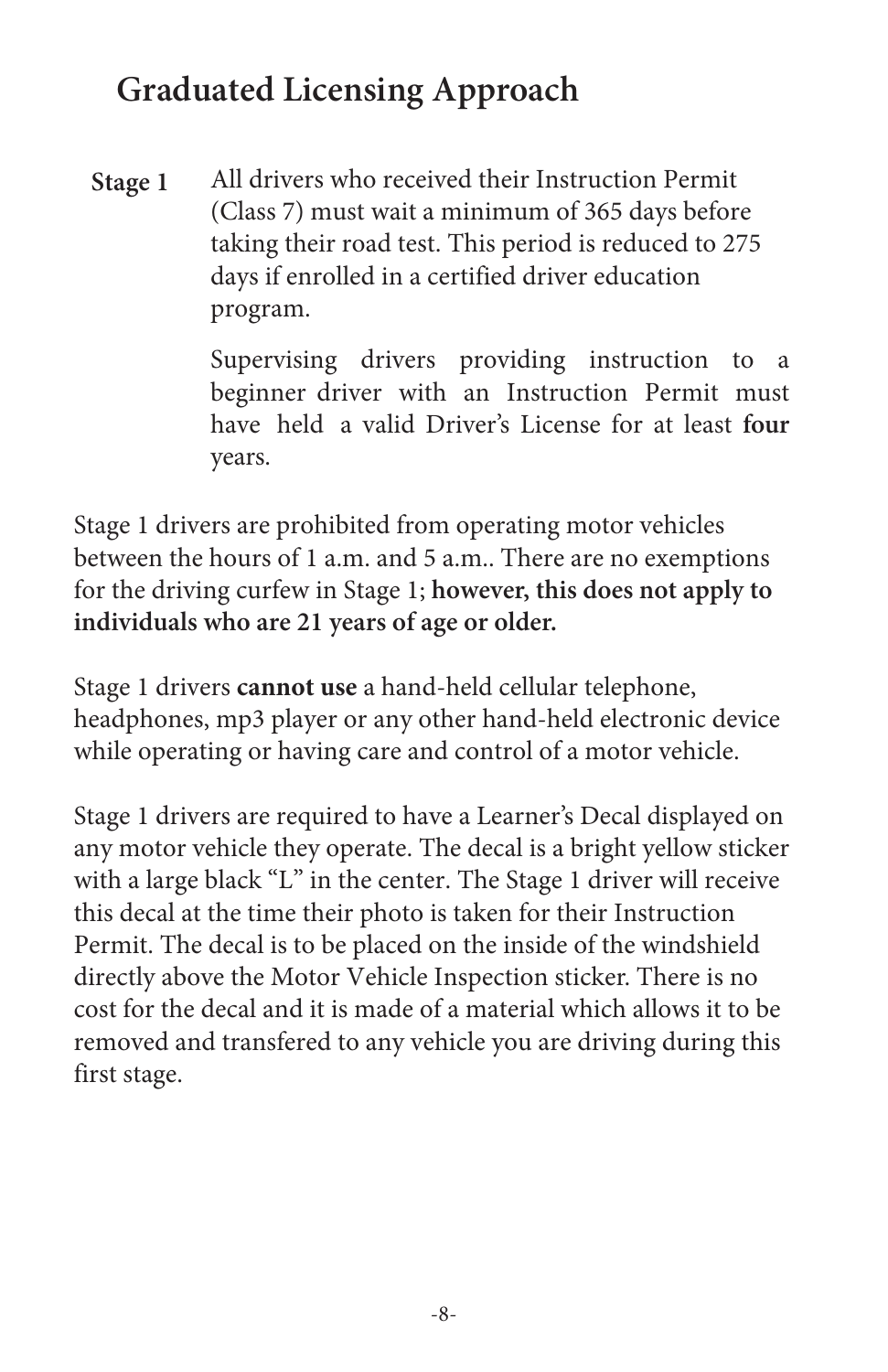**Stage 2** When a new driver passes the road test, they will be issued a Class 5 driver's license. A new identifying decal is required to be displayed on the windshield. The decal is a bright yellow sticker with a large black "G" in the center. The Stage 2 section of the GDL Program lasts for one year.

# **Passenger Restrictions:**

All newly licensed drivers holding a Class 5 Driver's License (one who has held a Driver's License less than two years,) will be subject to the following passenger restrictions.

A newly licensed driver, regardless of age, is restricted to one nonfamily member as a passenger. All other passengers must be members of the newly licensed driver's immediate family.

There cannot be more passengers than the number of seat belts in the vehicle. New drivers can be fined for any passenger not wearing a seat belt in a vehicle you are driving.

Stage 2 drivers are prohibited from operating motor vehicles between the hours of 1 a.m. and 5 a.m. The Stage 2 driver may apply for an exemption from the driving curfew for work purposes and may also operate a motor vehicle between the hours of 1 a.m. and 5 a.m. if they are accompanied by a licensed driver who has held a Driver's License for at least four years and the accompanying driver does not have a BAC level of .05 or more. **This does not apply to individuals who are 21 years of age or older.**

Exemption forms are available at all Access PEI locations and online at: www.princeedwardisland.ca/GDL (follow the Graduated Driver Licensing Program links).

No Stage 2 driver shall use a hand-held cellular telephone, headphones, mp3 player or any other hand-held electronic device while operating or having care and control of a motor vehicle.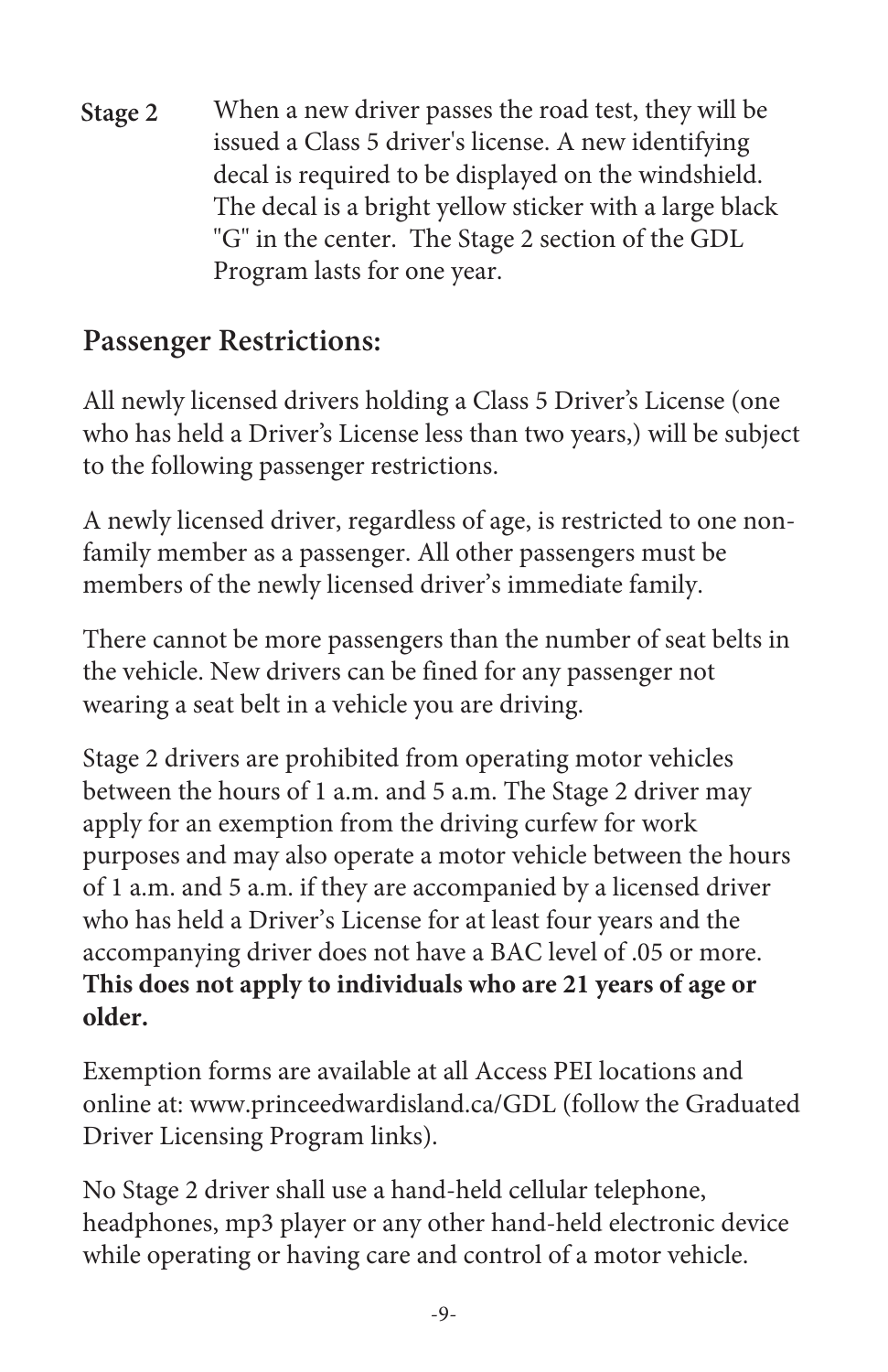Stage 2 drivers are required to have the Graduated Decal displayed on any motor vehicle they operate. The Stage 2 driver will receive this decal at the time their photo is taken for their Class 5 driver's license. There is no cost for the decal.

Stage 2 drivers will be suspended for any seatbelt or passenger restriction fines they receive.

1 st offence - 30 days 2 nd offence - 90 days

If the new driver fails to comply with the above restrictions, any suspension time will be added to the one-year duration of Stage 2, thus extending the period of the GDL program.

When the GDL driver has spent the appropriate time in Stage 2, they automatically graduate into Stage 3.

**Stage 3** The new driver will spend 365 days in Stage 3.

Stage 3 drivers are required to have a Graduated Decal displayed on any motor vehicle they operate. This is the same decal the driver received for Stage 2. There is no cost for the decal.

A newly licensed driver, regardless of age, will require all passengers in the vehicle to be restricted to the number of seat belts.

No Stage 3 driver shall use a hand-held cellular telephone, headphones, mp3 player or any other hand-held electronic device while operating or having care and control of a motor vehicle.

Stage 3 drivers will be suspended for any seatbelt or passenger restriction fines they receive and suspension times will be added to the one year duration of Stage 3, thus extending the period of the GDL program.

1st offence - 30 days 2nd offence - 90 days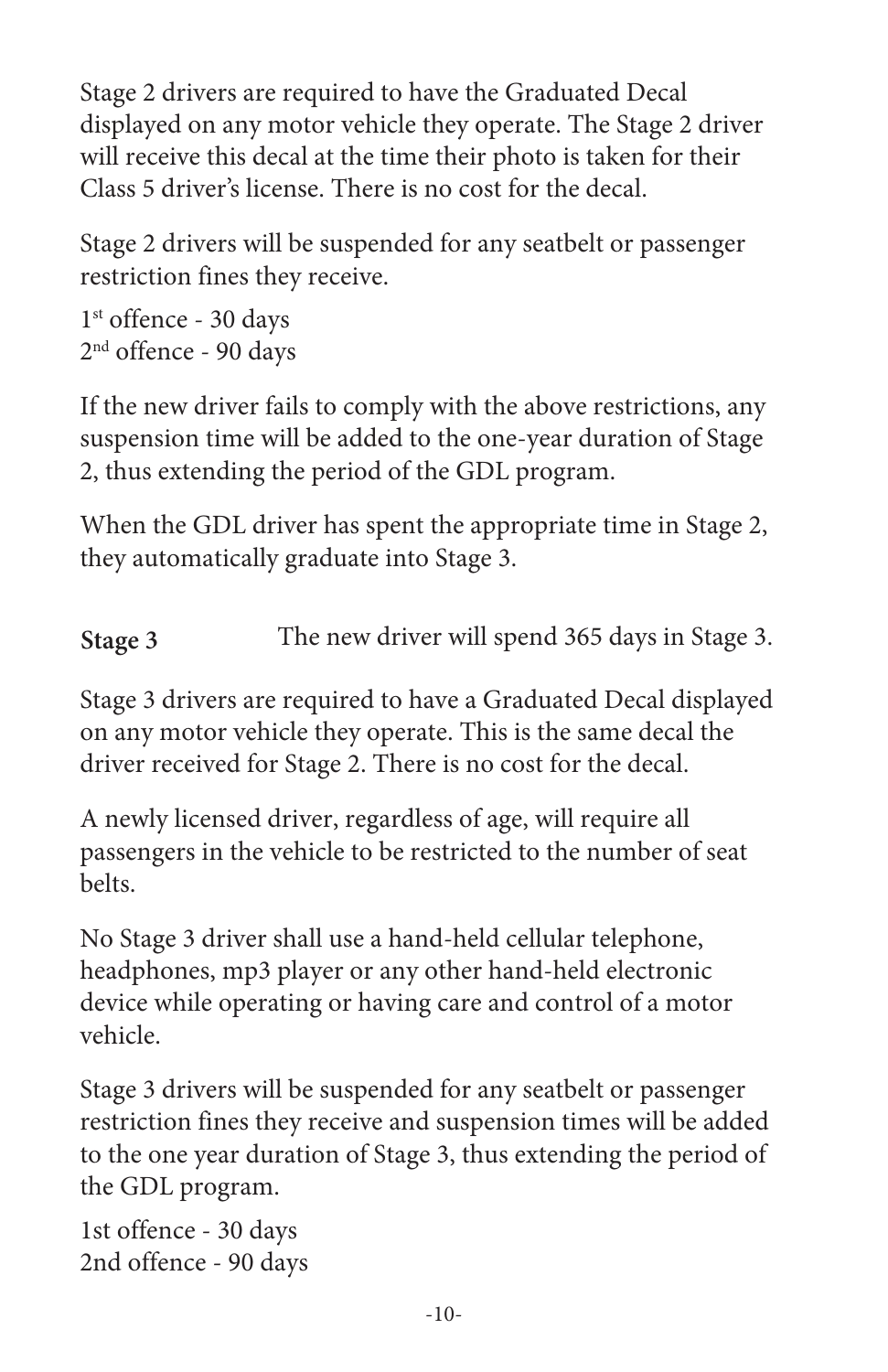# **DECAlS**

If a decal becomes lost or destroyed during any of the GDL stages, a replacement decal may be acquired at any Access PEI location. There is no charge for the replacement decal.

# **BLOOD ALCOHOL CONTENT**

#### *"0" BAC for Graduated Drivers*

All new drivers under 19 years of age or drivers in the GDL Program (regardless of age) and all drivers under the age of 22 that received their driver's license after September 16, 2017 must have a "0" blood alcohol content (BAC) when driving.

An offence will result in a 24-hour roadside suspension and a 90 day administrative prohibition. If the BAC level is .08 or more, OR for failure or refusal to supply a breath or blood sample OR if impaired by a drug or combination of a drug and alcohol, the driver will be charged under the Criminal Code of Canada and face further cancellations of his /her/their driving privileges.

Driving while disqualified is also an offence and a conviction will result in a six-month cancellation to be applied consecutively to the period of the existing suspension, cancellation or disqualification.

A new driver must be encouraged to take responsibility for safe driving.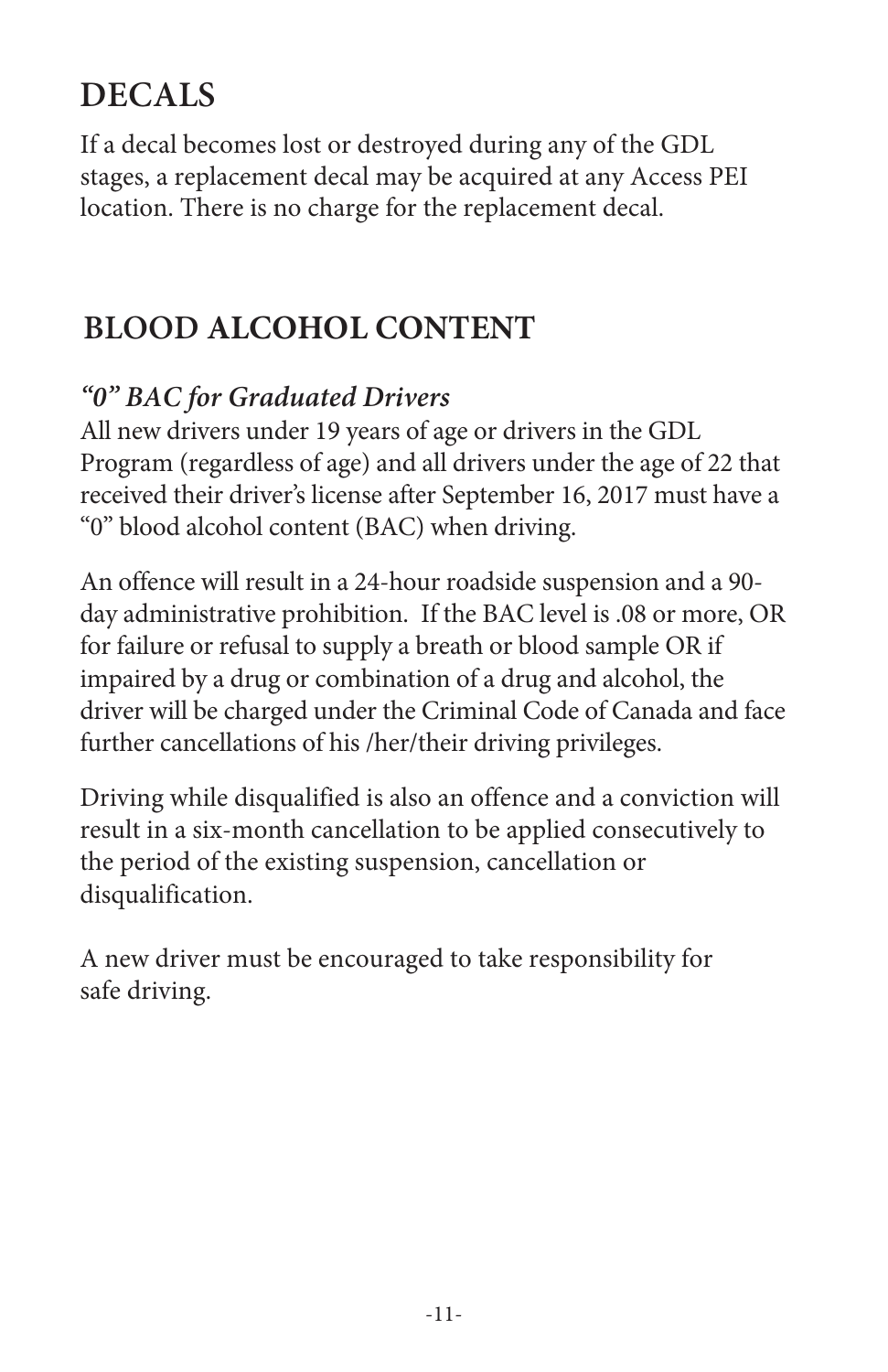# **CoNClUSIoN**

In conclusion, it is extremely important for new drivers to understand their responsibility and it is just as critical for parents or guardians to allow the novice or newly licensed driver to drive at every opportunity possible under supervision. Whenever possible, each time you get into your vehicle with a novice or newly licensed driver, encourage them to do the driving.

Take positive steps toward prevention of bad driving habits, praise newly acquired, safe driving skills and remind the new driver of ways to improve weaker areas. **Most of all, continue to practice driving together.**

**Please consult our website for information on acceptable documents: www.princeedwardisland.ca/en/information/transportation-andinfrastructure/getting-an-instruction-drivers-permit-in-pei**

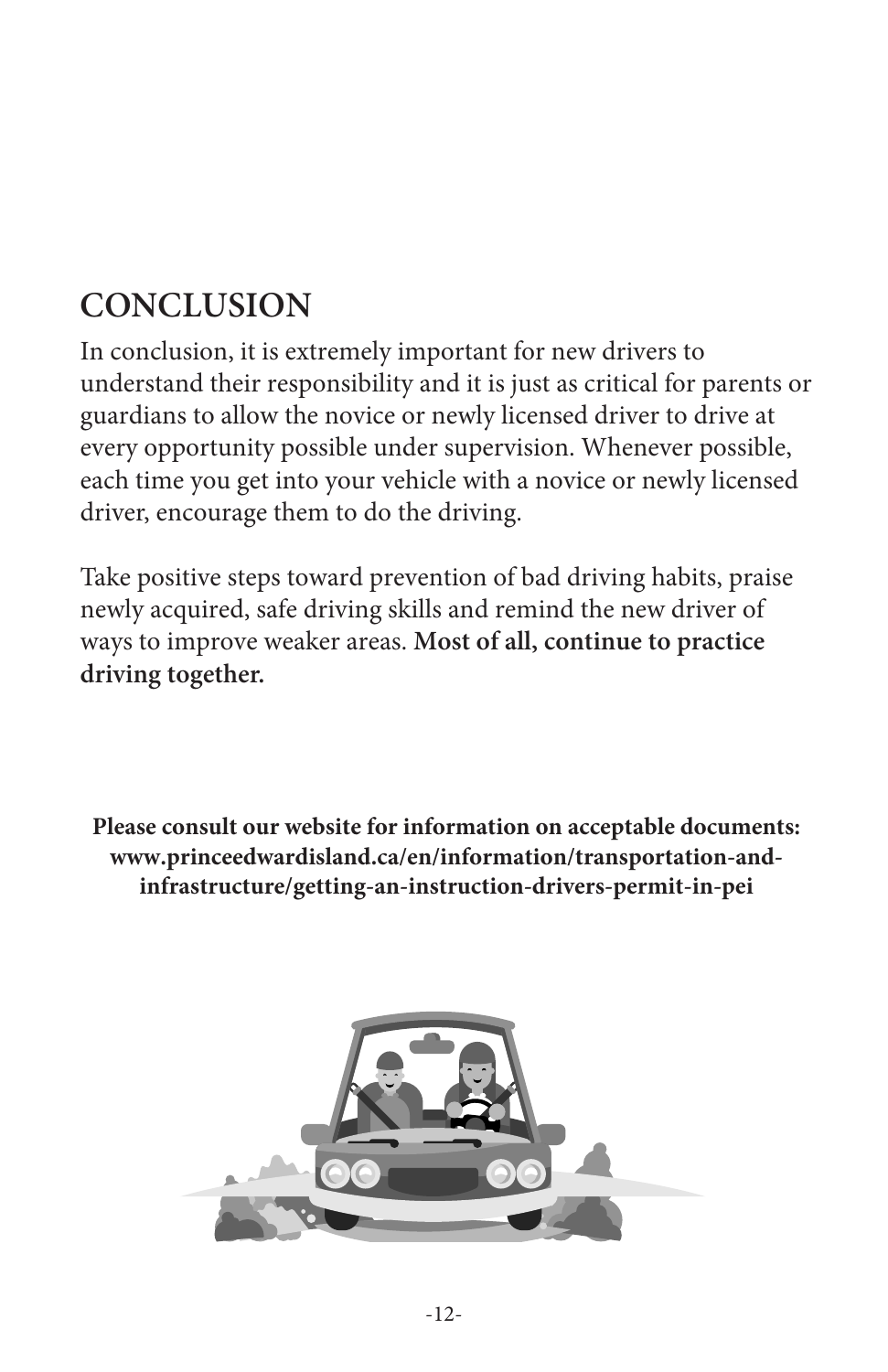# **CONSENT FORM**

Instruction Permit holder (*Signature*)

understand and accept the responsibility of holding a Class 7 Driver's License by operating in a safe and courteous manner.

I also consent that as an Instruction Permit holder or as a newly licensed driver enrolled in, or having completed a driver education program, I will participate if selected, in a road test evaluation by Highway Safety.

#### **Parents' Consent**

I,

I,

 $\overline{1}$ 

 $\frac{1}{2}$ 

 $\overline{1}$ 

Father/Legal Guardian (*signature*)

and,

Mother/Legal Guardian (*signature*)

 $\Box$  If sole custodian, check here.

I/We have read the Co-pilot brochure and do hereby approve that a Driver's License be issued to the above-named person who has not reached the age of 18.

I/We consent that if my newly licensed driver is enrolled in or has completed a driver education program, he/she/they will participate, if selected, in a road test evaluation by Highway Safety.

I/We also agree to give my new driver, while on their Instruction Permit, every opportunity to practice their skills behind the wheel.

Information on this form is collected pursuant to section  $73(1)(m)$  of the *Highway Traffic Act* of Prince Edward Island.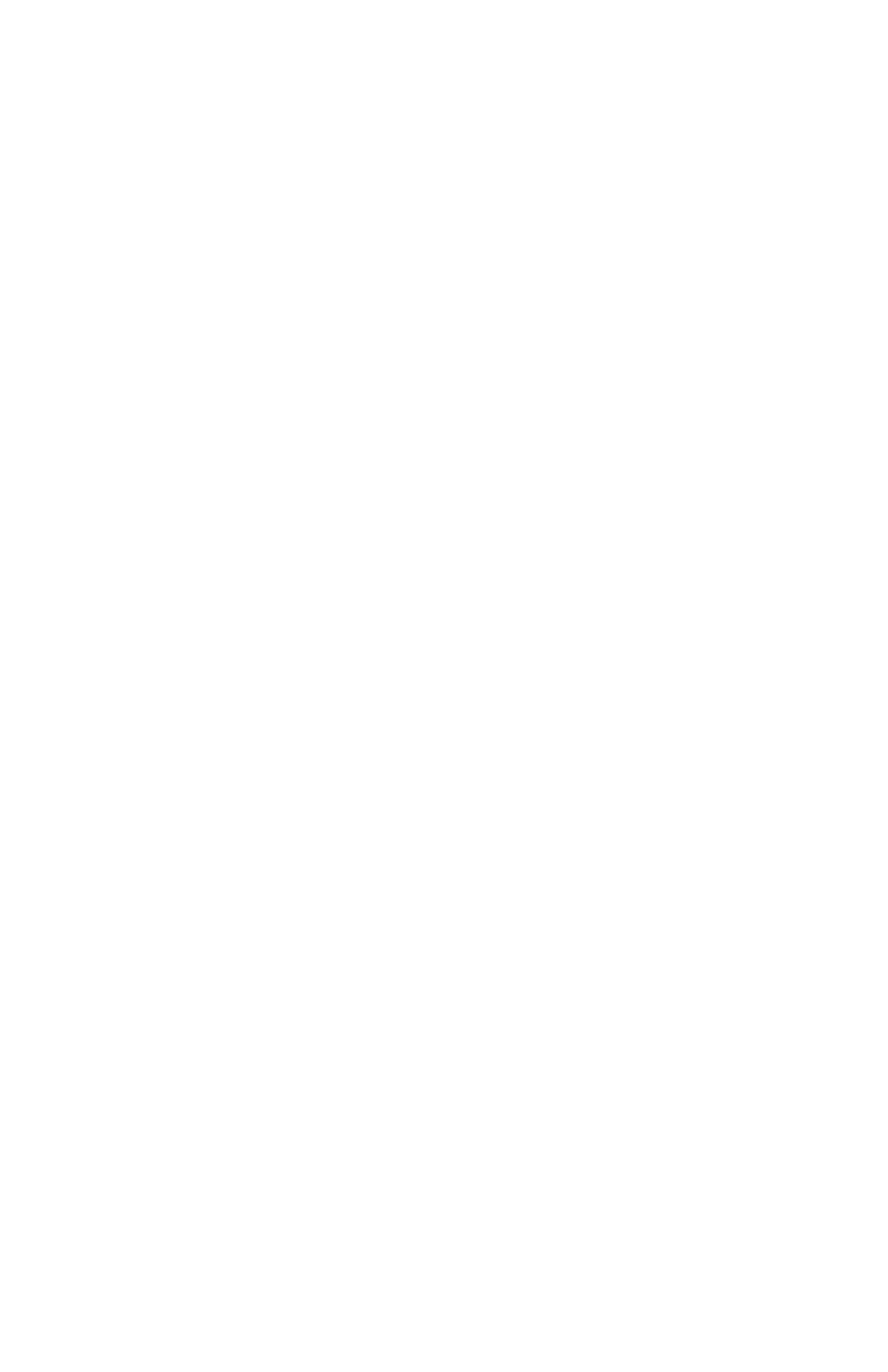#### **Highway Safety Head Office**

33 Riverside Drive Charlottetown, PE Phone: 902-368-5271

#### **Access PEI locations**

Access PEI Alberton: 16 Dufferin Street Access PEI Charlottetown: 33 Riverside Drive Access PEI Montague: 41 Wood Islands Road Access PEI O'Leary: 45 East Drive Access PEI Souris: 15 Green Street Access PEI Summerside: 120 Heather Moyse Drive Access PEI Tignish: 103 School Street Access PEI Wellington: 48 Mill Road

Access PEI locations can be found online here:

*www.princeedwardisland.ca/en/information/transportationand-infrastructure/access-pei-locations*

@ 2022 PEI Department of Transportation and Infrastructure Highway Safety Division, Charlottetown, PE

Printed by: Office of the Queen's Printer, Document Publishing Centre March 2022